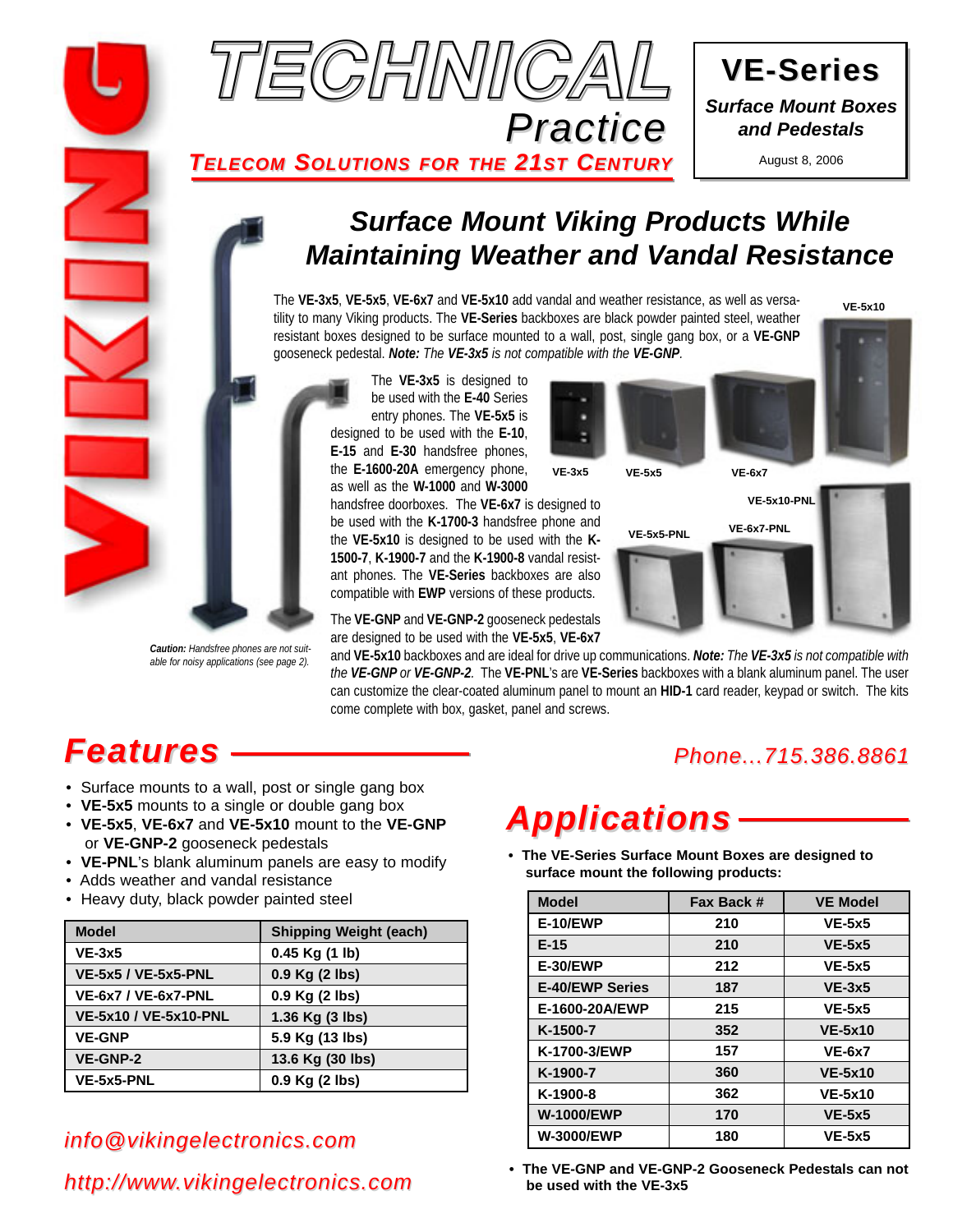#### **IF YOU HAVE A PROBLEM WITH A VIKING PRODUCT PLEASE CONTACT: VIKING TECHNICAL SUPPORT AT (715) 386-8666**

Our Technical Support Department is available for assistance Monday 8am - 4pm and Tuesday to Friday 8am - 5pm central standard time. So that we can give you better service, before you call please:

- **1.** Know the model number, the serial number and what software version you have (see serial label).
- **2.** Have your Technical Practice in front of you.
- **3.** It is best if you are on site.

#### **RETURNING PRODUCT FOR REPAIR**

#### **The following procedure is for equipment that needs repair:**

- **1.** Customer must contact Viking's Technical Support Department at 715-386-8666 to obtain a Return Authorization (RA) number. The customer MUST have a complete description of the problem, with all pertinent information regarding the defect, such as options set, conditions, symptoms, methods to duplicate problem, frequency of failure, etc.
- 2. Packing: Return equipment in original box or in proper packing so that damage will not occur while in transit. Static sensitive equipment such as a circuit board should be in an anti-static bag, sandwiched between foam and individually boxed. All equipment should be wrapped to avoid packing material lodging in or sticking to the equipment. Include ALL parts of the equipment. C.O.D. or freight collect shipments cannot be accepted. Ship cartons prepaid to: **Viking Electronics, 1531 Industrial Street, Hudson, WI 54016**
- **3.** Return shipping address: Be sure to include your return shipping address inside the box. We cannot ship to a P.O. Box.
- **4.** RA number on carton: In large printing, write the R.A. number on the outside of each carton being returned.

#### **RETURNING PRODUCT FOR EXCHANGE**

**The following procedure is for equipment that has failed out-of-box (within 10 days of purchase):**

- **1.** Customer must contact Viking's Technical Support at 715-386-8666 to determine possible causes for the problem. The customer MUST be able to step through recommended tests for diagnosis.
- **2.** If the Technical Support Product Specialist determines that the equipment is defective based on the customer's input and troubleshooting, a Return Authorization (R.A.) number will be issued. This number is valid for fourteen (14) calendar days from the date of issue.
- **3.** After obtaining the R.A. number, return the approved equipment to your distributor, referencing the R.A. number. Your distributor will then replace the product over the counter at no charge. The distributor will then return the product to Viking using the same R.A. number.
- **4. The distributor will NOT exchange this product without first obtaining the R.A. number from you. If you haven't followed the steps listed in 1, 2 and 3, be aware that you will have to pay a restocking charge.**

#### **WARRANTY**

Viking warrants its products to be free from defects in the workmanship or materials, under normal use and service, for a period of one year from the date of purchase from any authorized Viking distributor or 18 months from the date manufactured, which ever is greater. If at any time during the warranty period, the product is deemed defective or malfunctions, return the product to Viking Electronics, Inc., 1531 Industrial Street, Hudson, WI., 54016. Customer must contact Viking's Technical Support Department at 715-386-8666 to obtain a Return Authorization (R.A.) number.

This warranty does not cover any damage to the product due to lightning, over voltage, under voltage, accident, misuse, abuse, negligence or any damage caused by use of the product by the purchaser or others.

Vikings sole responsibility shall be to repair or replace (at Viking's option) the material within the terms stated above. VIKING SHALL NOT BE LIABLE FOR ANY LOSS OR DAMAGE OF ANY KIND INCLUDING INCIDENTAL OR CONSEQUENTIAL DAMAGES RESULTING DIRECTLY OR INDIRECTLY FROM ANY BREACH OF ANY WARRANTY EXPRESSED OR IMPLIED, OR FOR ANY OTHER FAILURE OF THIS PRODUCT. Some states do not allow the exclusion or limitation of incidental or consequential damages, so this limitation may not apply to you.

THIS WARRANTY IS IN LIEU OF ALL OTHER WARRANTIES, EXPRESSED OR IMPLIED, INCLUDING THE WARRANTIES OF MERCHANTABILITY AND FITNESS FOR A PARTICULAR PURPOSE, WHICH ARE HEREBY EXCLUDED BEYOND THE ONE YEAR DURATION OF THIS WARRANTY. Some states do not allow limitation on how long an implied warranty lasts, so the above limitation may not apply to you.

# *Installation and Specifications*

*Important: The Viking handsfree phones cannot be used in applications where there is a high level of background noise, such as a diesel truck idling. At these levels, the user will experience "one way talk path" and not be able to hear the person at the distant end. In applications where there is a high level of background noise, the model K-1900-7, K-1900-8, W-3000 (in push-to-talk mode) or E-30-PT are recommended.*

#### **A. VE-3x5 Surface Mount Box**

**Material:** 16 gauge CRS **Finish:** UV stable black fine texture powder paint

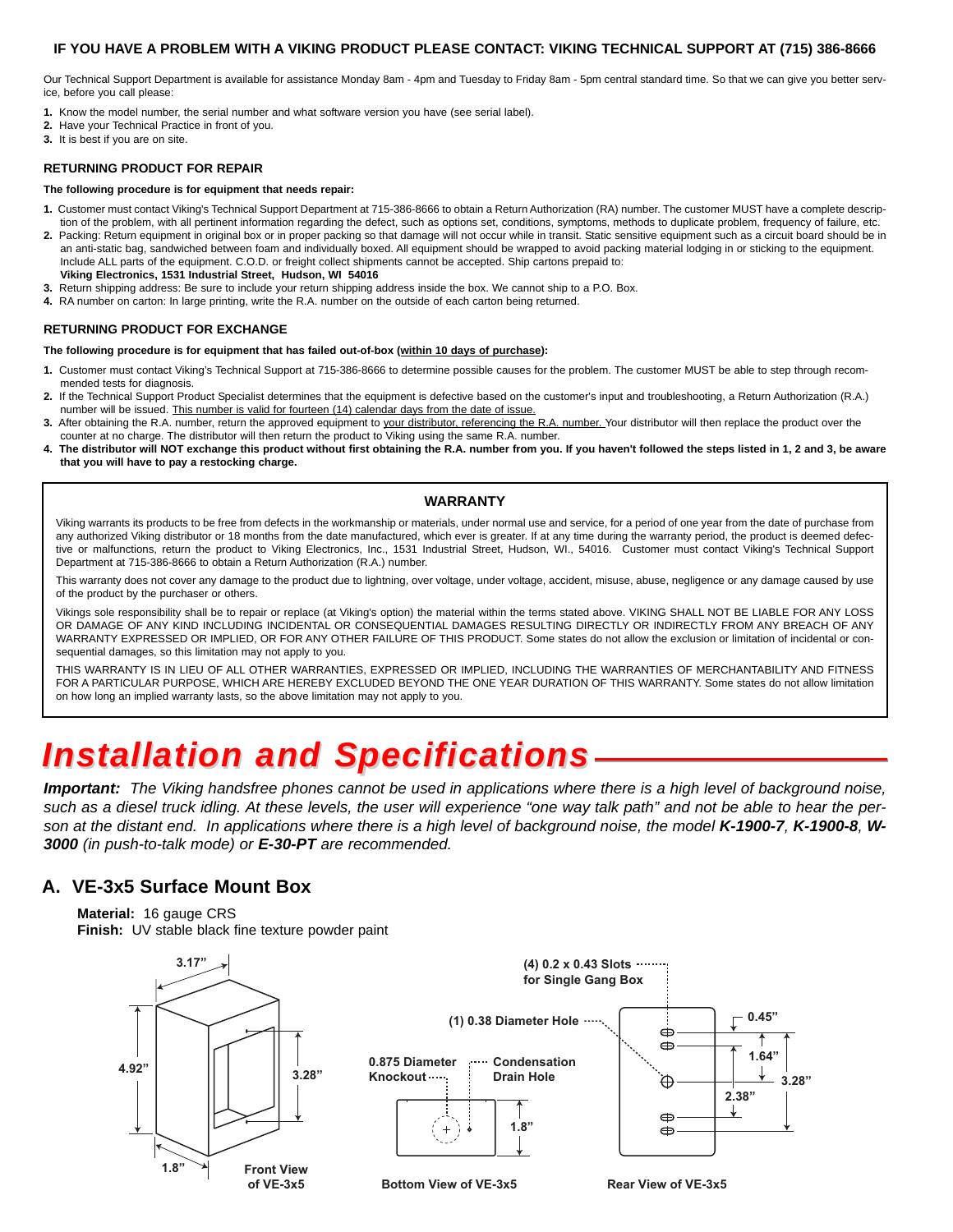### **B. VE-5x5 Surface Mount Box**

**Material:** 16 gauge CRS **Finish:** UV stable black fine texture powder paint



#### **D. VE-6x7 Surface Mount Box**

**Material:** 16 gauge CRS

**Finish:** UV stable black fine texture powder paint



#### **F. VE-5x10 Surface Mount Box**

**Material:** 16 gauge CRS **Finish:** UV stable black fine texture powder paint



#### **C. VE-5x5-PNL Panel**

**Material:** 12 gauge aluminum **Finish:** UV stable clear gloss powder paint

> **Front View of the VE-5x5-PNL Panel**



### **E. VE-6x7-PNL Panel**

**Material:** 12 gauge aluminum **Finish:** UV stable clear gloss powder paint



### **G. VE-5x10-PNL Panel**

**Material:** 12 gauge aluminum **Finish:** UV stable clear gloss powder paint

> **Front View of the VE-5x5-PNL Panel**